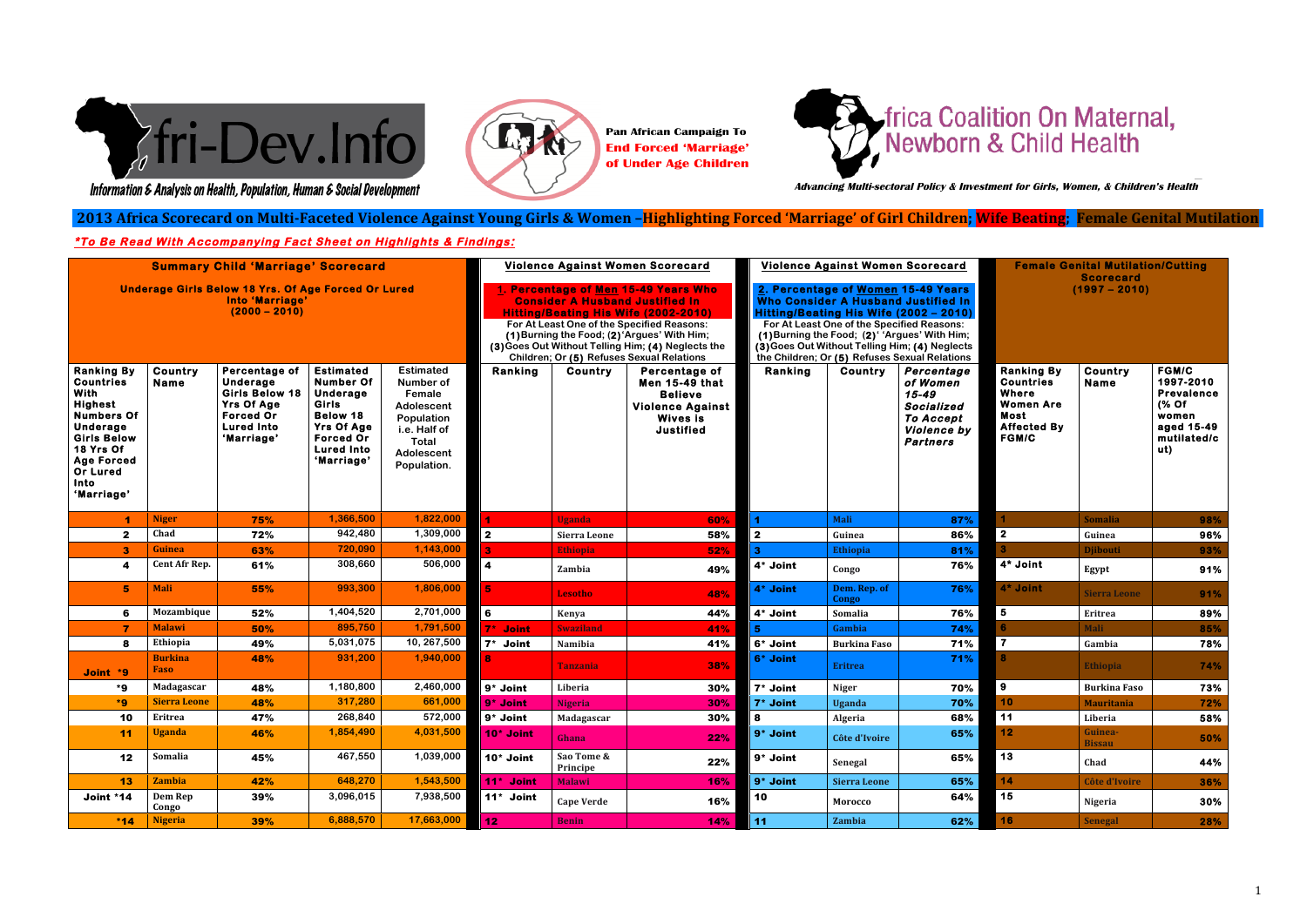\*Scorecard Research, Analysis, & Design By Africa Health, Human & Social Development Information Service (Afri-Dev. Info i.e. Formerly Africa Public Health .Info) & Africa Coalition On Maternal Newborn & Child Health – In Development (Afri-Dev); Africa Health, Human & Social Development (Afri-Dev) Parliamentary Support Network; And Pan African Campaign To End Forced 'Marriage' Of Under Age Children - © 2013. Kindly Acknowledge / Cite As Use

| $*14$             | Senegal                     | 39%         | 573,495          | 1,470,500        | Mali                        | N/Av             | 12        | Liberia                     | 59%  | $\overline{17}$ | Kenya                           | 27%         |
|-------------------|-----------------------------|-------------|------------------|------------------|-----------------------------|------------------|-----------|-----------------------------|------|-----------------|---------------------------------|-------------|
| 15                | <b>Liberia</b>              | 38%         | 169,290          | 445,500          | Guinea                      | <b>N/Av</b>      | 13        | Cameroon                    | 56%  | 18              | <b>Cent. Afri. Rep</b>          | 26%         |
| 16                | Tanzania                    | 37%         | 1,886,630        | 5,099,000        | Congo                       | N/Av             | 14        | Tanzania                    | 54%  | 19              | Tanzania                        | 15%         |
| Joint *17         | <b>Cameroon</b>             | 36%         | 795,960          | 2,211,000        | Dem. Rep. of<br>Congo       | <b>N/Av</b>      | 15* Joint | <b>Kenya</b>                | 53%  | 20              | <b>Benin</b>                    | 13%         |
| $*17$             | Gambia                      | 36%         | 73,620           | 204,500          | Somalia                     | N/Av             | 15* Joint | <b>Togo</b>                 | 53%  | 21* Joint       | Ghana                           | 4%          |
| Joint *18         | <b>Cote d I'vore</b>        | 35%         | 798,525          | 2,281,500        | Gambia                      | <b>N/Av</b>      | 16        | <b>Zimbabwe</b>             | 49%  | 21* Joint       | <b>Togo</b>                     | 4%          |
| $*18$             | Mauritania                  | 35%         | 135,800          | 388,000          | <b>Burkina Faso</b>         | N/Av             | 17        | Rwanda                      | 48%  | 22              | <b>Niger</b>                    | 2%          |
| <b>Joint *19</b>  | <b>Benin</b>                | 34%         | 347,140          | 1,021,000        | <b>Eritrea</b>              | <b>N/Av</b>      | 18        | <b>Benin</b>                | 47%  | 23* Joint       | <b>Cameroon</b>                 | 1%          |
| $*19$             | Gabon                       | 34%         | 58,480           | 172,000          | <b>Niger</b>                | N/Av             | 19        | Nigeria                     | 43%  | 23* Joint       | <b>Uganda</b>                   | 1%          |
| $*19$             | Sao Tome &<br>Principe      | 34%         | 6,800            | 20,000           | <b>Algeria</b>              | N/A <sub>v</sub> | 20        | Guinea-<br><b>Bissau</b>    | 40%  | 23* Joint       | <b>Zambia</b>                   | 1%          |
| $*19$             | Sudan                       | 34%         | N/Av             | N/A <sub>v</sub> | Côte d'Ivoire               | N/Av             | 21        | Egypt                       | 39%  |                 | Algeria                         | <b>N/Av</b> |
| 20                | Congo                       | 33%         | 146,520          | 444,000          | Senegal                     | <b>N/Av</b>      | 22        | <b>Swaziland</b>            | 38%  |                 | Angola                          | <b>N/Av</b> |
| 21                | Zimbabwe                    | 30%         | 483,450          | 1,611,500        | Morocco                     | N/Av             | 23* Joint | Ghana                       | 37%  |                 | <b>Botswana</b>                 | <b>N/Av</b> |
| 22                | <b>Kenya</b>                | 26%         | 1,187,550        | 4,567,500        | <b>Cameroon</b>             | N/Av             | 23* Joint | Lesotho                     | 37%  |                 | <b>Burundi</b>                  | <b>N/Av</b> |
| Joint *23         | Ghana                       | 25%         | 665,875          | 2,663,500        | <b>Togo</b>                 | N/Av             | 24        | Mozambique                  | 36%  |                 | <b>Cape Verde</b>               | <b>N/Av</b> |
| $*23$             | <b>Togo</b>                 | 25%         | 174,125          | 696,500          | <b>Zimbabwe</b>             | N/Av             | 25        | Namibia                     | 35%  |                 | <b>Comoros</b>                  | <b>N/Av</b> |
| 24                | Guinea<br><b>Bissau</b>     | 22%         | 37,730           | 171,500          | Rwanda                      | N/Av             | 26        | Madagascar                  | 32%  |                 | Congo                           | <b>N/Av</b> |
| 25                | Lesotho                     | 19%         | 50,445           | 265,500          | Guinea-Bissau               | N/Av             | 27        | <b>Malawi</b>               | 28%  |                 | Dem. Rep. of<br>Congo           | <b>N/Av</b> |
| Joint *26         | <b>Burundi</b>              | 18%         | 175,230          | 973,500          | Egypt                       | N/Av             | 28        | Sao Tome &<br>Principe      | 20%  |                 | Equatorial<br>Guinea            | <b>N/Av</b> |
| $*26$             | <b>Cape Verde</b>           | 18%         | 10,350           | 57,500           | <b>Mozambique</b>           | N/Av             | 29        | <b>Cape Verde</b>           | 17%  |                 | Gabon                           | <b>N/Av</b> |
| 27                | Egypt                       | 17%         | 1,353,710        | 7,963,000        | Angola                      | N/Av             |           | Angola                      | N/Av |                 | Lesotho                         | <b>N/Av</b> |
| 28                | <b>Morocco</b>              | 16%         | 493,440          | 3,084,000        | <b>Botswana</b>             | N/Av             |           | <b>Botswana</b>             | N/Av |                 | Libya                           | <b>N/Av</b> |
| 29                | Rwanda                      | 13%         | 150,410          | 1,157,000        | <b>Burundi</b>              | N/Av             |           | <b>Burundi</b>              | N/Av |                 | Madagascar                      | N/Av        |
| 30                | <b>Namibia</b>              | 9%          | 23,670           | 263,000          | <b>Cent Afr Rep.</b>        | N/Av             |           | <b>Cent Afri Rep</b>        | N/Av |                 | <b>Malawi</b>                   | <b>N/Av</b> |
| 31                | <b>South Africa</b>         | 6%          | 298,680          | 4,978,000        | Chad                        | N/Av             |           | Chad                        | N/Av |                 | <b>Mauritius</b>                | N/Av        |
| <b>Joint * 32</b> | <b>Djibouti</b>             | 5%          | 5,025            | 100,500          | <b>Comoros</b>              | N/Av             |           | <b>Comoros</b>              | N/Av |                 | <b>Morocco</b>                  | <b>N/Av</b> |
| <b>Joint * 32</b> | Swaziland                   | 5%          | 7,575            | 151,500          | Djibouti                    | N/Av             |           | Djibouti                    | N/Av |                 | Mozambique                      | <b>N/Av</b> |
| 33                | <b>Algeria</b>              | 2%          | 65,710           | 3,285,500        | <b>Equatorial</b><br>Guinea | N/Av             |           | <b>Equatorial</b><br>Guinea | N/Av |                 | <b>Namibia</b>                  | <b>N/Av</b> |
|                   | Angola                      | N/Av        | N/Av             | 2,276,500        | Gabon                       | N/Av             |           | Gabon                       | N/Av |                 | Rwanda                          | N/Av        |
|                   | <b>Botswana</b>             | N/Av        | N/Av             | 218,500          | Libya                       | N/Av             |           | Libya                       | N/Av |                 | <b>Sao Tome and</b><br>Principe | <b>N/Av</b> |
|                   | Comoros                     | N/Av        | N/Av             | 77,500           | Mauritania                  | N/Av             |           | Mauritania                  | N/Av |                 | Seychelles                      | <b>N/Av</b> |
|                   | <b>Equatorial</b><br>Guinea | <b>N/Av</b> | N/A <sub>v</sub> | 75,500           | <b>Mauritius</b>            | N/Av             |           | <b>Mauritius</b>            | N/Av |                 | <b>South Africa</b>             | <b>N/Av</b> |
|                   | Libya                       | N/Av        | N/Av             | 552,500          | Seychelles                  | N/Av             |           | Seychelles                  | N/Av |                 | <b>South Sudan</b>              | <b>N/Av</b> |
|                   | <b>Mauritius</b>            | N/Av        | N/Av             | 106,500          | <b>South Africa</b>         | N/Av             |           | <b>South Africa</b>         | N/Av |                 | <b>Sudan</b>                    | <b>N/Av</b> |
|                   | Seychelles                  | N/Av        | N/AV             | N/Av             | South Sudan                 | N/Av             |           | South Sudan                 | N/Av |                 | Swaziland                       | <b>N/Av</b> |
|                   | <b>South Sudan</b>          | <b>N/Av</b> | N/Av             | N/A <sub>v</sub> | <b>Sudan</b>                | N/Av             |           | Sudan                       | N/Av |                 | <b>Tunisia</b>                  | <b>N/Av</b> |
|                   | <b>Tunisia</b>              | N/Av        | N/A <sub>v</sub> | 878,500          | <b>Tunisia</b>              | N/Av             |           | Tunisia                     | N/Av |                 | Zimbabwe                        | <b>N/Av</b> |

| 59%  | 17        | Kenya                                  | 27%         |
|------|-----------|----------------------------------------|-------------|
| 56%  | 18        | <b>Cent. Afri.Rep</b>                  | 26%         |
| 54%  | 19        | Tanzania                               | 15%         |
| 53%  | 20        | <b>Benin</b>                           | 13%         |
| 53%  | 21* Joint | Ghana                                  | 4%          |
| 49%  | 21* Joint | <b>Togo</b>                            | 4%          |
| 48%  | 22        | <b>Niger</b>                           | 2%          |
| 47%  | 23* Joint | <b>Cameroon</b>                        | 1%          |
| 43%  | 23* Joint | Uganda                                 | 1%          |
| 40%  | 23* Joint | <b>Zambia</b>                          | 1%          |
| 39%  |           | Algeria                                | N/Av        |
| 38%  |           | <b>Angola</b>                          | <b>N/Av</b> |
| 37%  |           | <b>Botswana</b>                        | N/Av        |
| 37%  |           | <b>Burundi</b>                         | <b>N/Av</b> |
| 36%  |           | <b>Cape Verde</b>                      | N/Av        |
| 35%  |           | <b>Comoros</b>                         | <b>N/Av</b> |
| 32%  |           | Congo                                  | N/Av        |
| 28%  |           | Dem. Rep. of<br><b>Congo</b>           | N/Av        |
| 20%  |           | Equatorial<br>Guinea                   | N/Av        |
| 17%  |           | Gabon                                  | N/Av        |
| N/Av |           | Lesotho                                | N/Av        |
| N/Av |           | Libya                                  | <b>N/Av</b> |
| N/Av |           | Madagascar                             | N/Av        |
| N/Av |           | <b>Malawi</b>                          | N/Av        |
| N/Av |           | <b>Mauritius</b>                       | N/Av        |
| N/Av |           | <b>Morocco</b>                         | N/Av        |
| N/Av |           | Mozambique                             | N/Av        |
| N/Av |           | <b>Namibia</b>                         | N/Av        |
| N/Av |           | Rwanda                                 | N/Av        |
| N/Av |           | <b>Sao Tome and</b><br><b>Principe</b> | N/Av        |
| N/Av |           | Seychelles                             | N/Av        |
| N/Av |           | <b>South Africa</b>                    | N/Av        |
| N/Av |           | <b>South Sudan</b>                     | N/Av        |
| N/Av |           | <b>Sudan</b>                           | N/Av        |
| N/Av |           | Swaziland                              | N/Av        |
| N/Av |           | <b>Tunisia</b>                         | N/Av        |
| N/Av |           | <b>Zimbabwe</b>                        | N/Av        |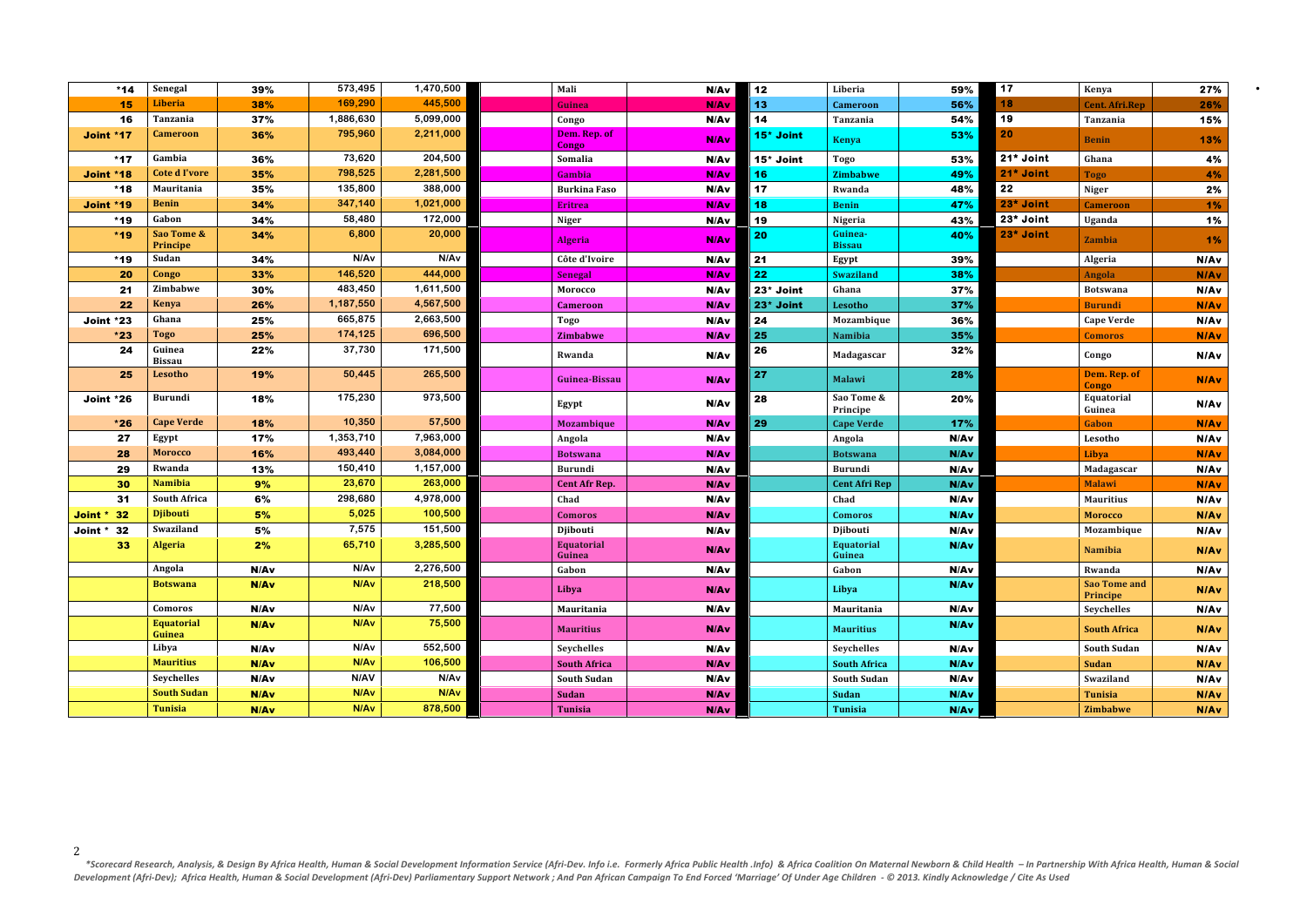## **Findings For 2013 Africa Scorecard on Multi-Faceted Violence Against Young Girls & Women Highlighting: Forced 'Marriage' of Girl Children; Wife Beating; Female Genital Mutilation**

## **Forced Girl Child 'Marriage' & Health:**

- Maternal Mortality: The 30 countries where between 30% 75% of underage girls are forced into 'marriage' also include 26 of the 30 countries with the highest maternal mortality: Chad, Somalia, Central African Rep, Sierra Leone, Liberia, Sudan, Cameroon, Nigeria, Guinea, Niger, Zimbabwe, Congo, DRC, Mali, Mauritania, Mozambique, Malawi, Tanzania, Zambia, Cote 'd Ivore, Senegal, Gambia, Benin, Ethiopia, Uganda & Burkina Faso.
- **Adolescent, Youth & Reproductive Health:** The 30 countries where between 30% 75% of underage girls are forced into 'marriage' also include 26 of the 30 countries with the highest adolescent fertility: Niger, Chad, Mali, Mozambique, Liberia, Malawi, Uganda, Guinea, Zambia, Madagascar, Gabon, Sierra Leone, Cameroon, Dem Rep Congo, Cent. African Rep, Congo, Burkina Faso, Nigeria, Somalia, Tanzania, Benin, Cote d I'vore, Ethiopia, Gambia, Zimbabwe, Senegal
- HIV & AIDS / Reproductive & Adolescent Health: In all of the 30 countries where 30% 75% of under age girls are forced into 'marriage' (except 2, being Madagascar and Somalia) women aged 15 years & over constitute the greater majority of those living with HIV i.e. in these countries women constitute between 55% & 74% of all 'adults' living with HIV.
- Child Mortality: The 30 countries where between 30% 75% of under age girls are forced into 'marriage' also include 24 of the 30 countries with the highest child mortality: Somalia, Mali, Burkina Faso, Sierra Leone, Chad, DRC, Central African Rep, Niger, Nigeria, Cameroon, Mozambique, Guinea, Cote 'd Ivore, Benin, Mauritania, Zambia, Ethiopia, Liberia, Uganda, Congo, Malawi, Zimbabwe & Tanzania
- Mental Health: The failure to recognize forced 'marriage' of underage girls as a human rights and health violation of epic proportions means no policy or investment provision is made to cater for the mental health of tens of millions of girls forced to suffer repeated sexual assaults and abuse, a life of domestic exploitation and violence, and high maternal mortality & HIV.

In East & Horn of Africa: Ethiopia, Eritrea, Somalia, Uganda, & Tanzania are amongst the 30 countries where over 30% of under age girls are forced into 'marriage' (with Rwanda, Burundi & Kenya at between 13% & 26%).

## **Institutional Violence / Forced 'Marriage' of Under Age Girls**

- **Trends & Proportion**: *In the 30 countries where 30% to 75% of young girls under 18 years are forced into 'marriage', at least a quarter to half were forced into 'marriage' before or by 15 yrs of age,* indicating a deeper rooted trend. *The worst 15 countries (40% & over)* - *being Niger, Chad, Guinea, Central African Republic, Mali, Mozambique, Malawi, Ethiopia, Burkina Faso, Madagascar, Sierra Leone, Eritrea, Uganda, Somalia, & Zambia.*
- **By Absolute Numbers:** *The 10 countries in which an estimated over one million women each were forced into 'marriage' before age of 18 are*: Nigeria, an estimated 6.8 million; Ethiopia 5 million; DRC, 3 million; Tanzanian 1.8 million; Uganda 1.8 million; Mozambique, 1.4 million; Niger, 1.3 million; Egypt 1. 3 million; Madagascar 1.1 Million; Kenya 1.1 million.

Overall, an estimated number of 37.4 million underage girls have been forced into 'marriage' before the age of 18 years over period on which the study is based, robbing them of education, skills & human development; of an opportunity to contribute meaningfully to Africa's development; & condemning them to essentially a life of dependence, domestic slavery, unmitigated violence, sexual abuse, high maternal death, birth related injury, & HIV / AIDS.

• **By Demography**: *In the 30 countries where 30% to 75% of young girls under 18 years were forced into 'marriage' 11 of these countries are from the 15 member ECOWAS sub region being* – Niger, Guinea, Mali, Burkina Faso, Sierra Leone, Nigeria, Senegal, Liberia, Gambia, Cote d'Ivore, & Benin – *Along with 6 Central African Countries* - Chad, Central African Republic, Cameroon, Gabon, Congo, Sao Tome - (Other ECOWAS countries Ghana, Guniea Bissau, Cape Verde and Togo are at 18% to 25%) – **making West & Central Africa the sub regions with the highest collective concentration of countries where forced marriage is practiced.**

**In SADC countries**: Mozambique, Malawi, Zambia DRC, Tanzania (which is in both EAC and SADC) & Zimbabwe are amongst the 30 countries where over 30% of under age girls are forced into 'marriage'.

#### **Physical Violence Against Women**

- **There is a deeply damaging socialisation & indoctrination of women to accept Violence Against Women as 'Normal':** *In 34 of the 37 countries for which data is available between 30% to 87% of*  women aged 15 yrs to 49 yrs consider a husband justified in beating a wife - for at least one of these reasons - (1) Burning the Food; (2) 'Argues' With Him; (3) Goes Out Without Telling Him; (4) Neglects the Children; **(5)** Or Refuses Sexual Relations. This in turn has serious negative consequences for women's human rights, gender equality, women's education & development, ability to contribute to social & economic development, & overall health.
- In 12 of the 17 countries for which data is available, 30% to 60% of men believe that Violence Against Women is justified for the same reasons as above.